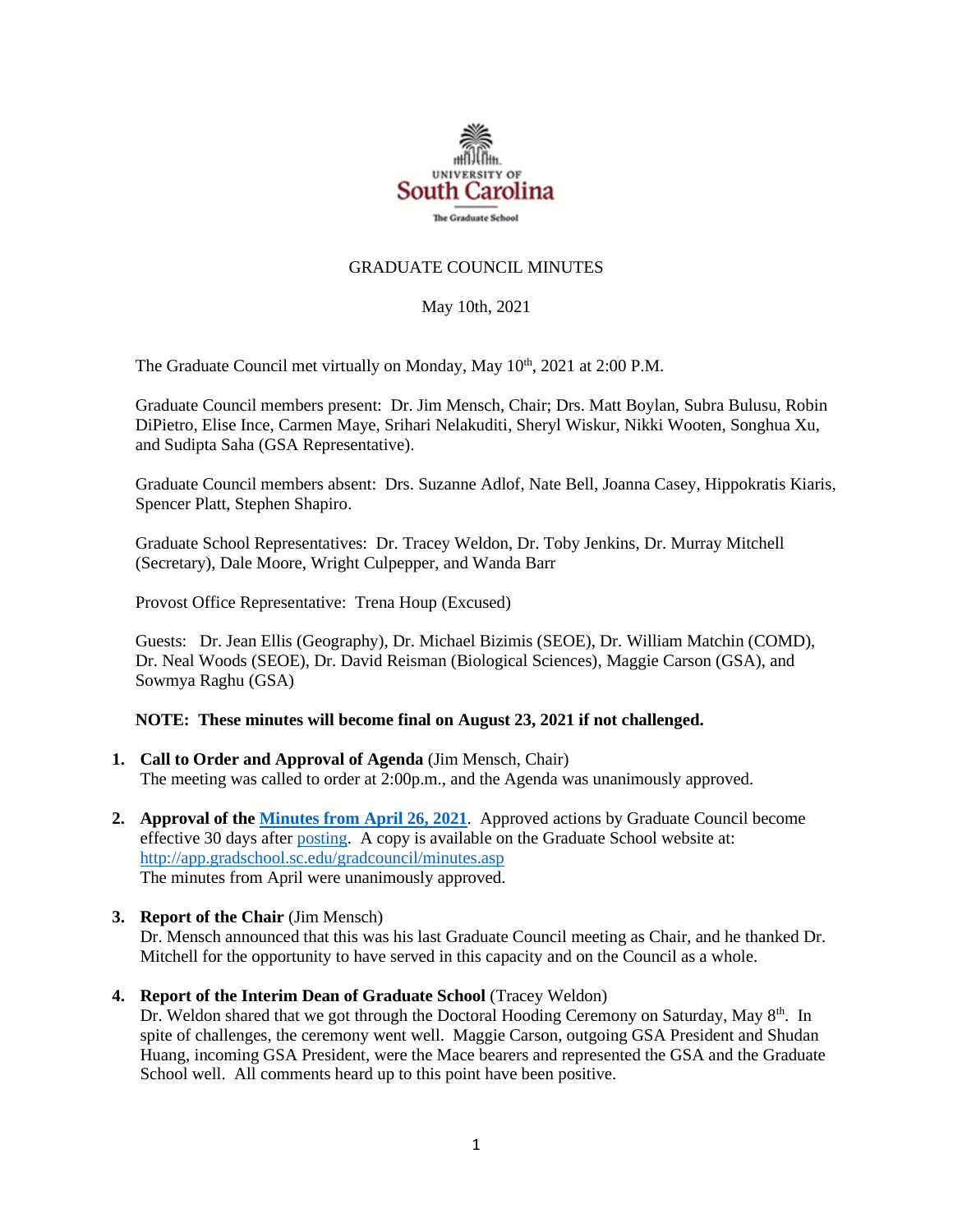Starting this fall, the University will be covering the health insurance costs for all PhD students and all full-time and Z-Status/Special Enrollment graduate assistants. As expected, there were lots of questions that were prompted from that announcement. We will be putting together a working group to work out all of the logistics. We will also put together another short memo to the graduate students that will answer some of those FAQs. We are not changing the coverage itself right now. She thanked GSA for pushing and advocating for this worthy cause. She is grateful that we were able to pull this off in part because of some funding from this strategic plan. The new budget model which is a decentralized model allows each of the academic units to contribute to this effort. Thanks to everyone involved.

# **5. Report of the Secretary of the Graduate Council** (Murray Mitchell)

Dr. Mitchell reminded the members that the meeting was being recorded. Your continued participation represents your consent to be recorded. Several of our members have completed terms of service and will be rotating off of the Council, with today as their final meeting of the academic year. So, he wanted to take a moment to express thanks to the following members:

**Suzanne Adlof** (Communication Sciences and Disorders) **Nate Bell** (Nursing) **Subra Bulusu** (Earth, Ocean, and Environment) **Joanna Casey** (Anthropology) **Robin DiPietro** (Hotel, Restaurant and Tourism Management) **Spencer Platt** (Educational Leadership and Policies) **Sudipta Saha** (Graduate Student Association)

As we make the transition from academic year 2020-21, to 2021-22, there are four related items for your consideration—two of these will require a vote of the Council. The first item is simply that today will be our final meeting under the leadership of our Chair, Jim Mensch. Our Vice Chair, Nikki Wooten, will rotate into these duties as of our first meeting in August. Our second item is that as Nikki vacates the Vice Chair position, we need to fill that position. Typically, a nominee would be able to serve 2021-22 as Vice Chair, and then as Chair in 2022-23. For your information, here are the related duties:

- 1. If the Chair is absent from a Council meeting, the Vice Chair steps in to run the meeting.
- 2. The Vice Chair serves as Chair of the Academic Policy and Practices Committee—this group meets only to consider editorial and/or change proposals to graduate policies and practices. The 'load' on this committee is unpredictable. If needed, meetings are called at the convenience of committee members.
- 3. As mentioned, the Vice Chair serves in this position for one year and then rotates into the position of Chair in the following year. Typically, the Chair would then rotate off of the Council.

Nominees for Vice Chair should be forwarded to Dr. Mitchell and will be voted upon in the August meeting.

Our third item of business is that we have positions to fill for Academic Year 2021-2022 Graduate Council. Nominees require a vote to affirm membership. Nominees are:

- 1. **Subra Bulusu** (Earth, Ocean, Environment—eligible for a full 3 years because he completed the remaining portion of a colleague who retired).
- 2. **Maggie Carson** (Elected by the Graduate Student Association to a 1-year term)
- 3. **Jean Ellis** (Geography)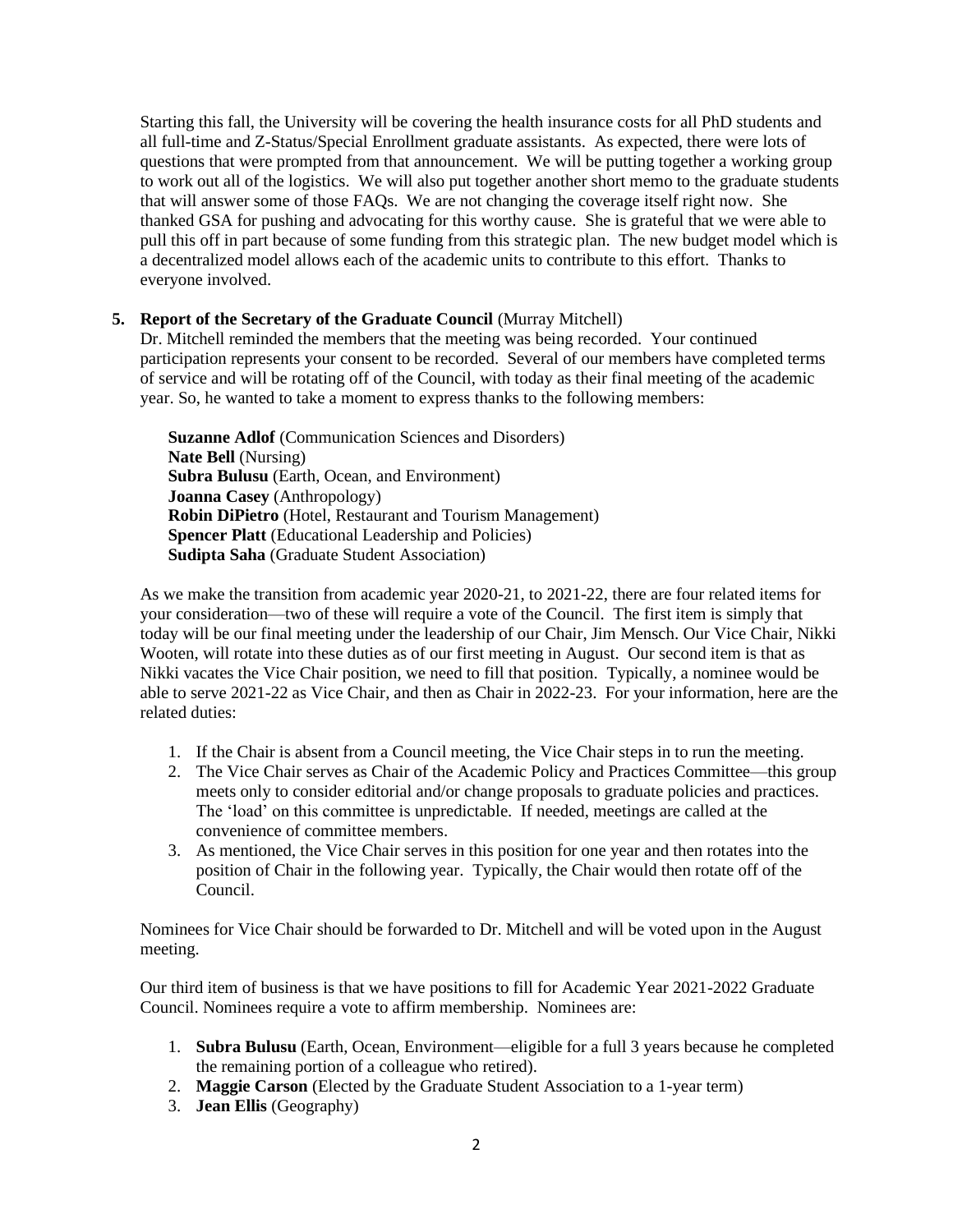- 4. **Marketa Kubickova** (Hospitality, Retail, and Sport Management)
- 5. **William Matchin** (Communication Sciences and Disorders)
- 6. **David Reisman** (Biological Sciences)
- 7. **Neal Woods** (Completing the term of Todd Shaw)
- 8. **Christina Yao** (Educational Leadership and Policies)

# *These nominations were unanimously approved by Graduate Council*

Welcome to our new members, many of whom were able to join us today.

Finally, we need representation on various committees for next academic year. The chair of each committee must be a Graduate Council member, but additional committee members do not have to be Graduate Council members. If you have a desire to serve on one of these committees, please let him know; or, if you know other graduate faculty members in your program who may be interested in serving, if you will let him know, he will happily reach out to them with more details on the committee(s) and invite them to serve. For your information, the five standing committees are:

- 1. Humanities, Social Sciences, Education and Related Professional Programs Committee
- 2. Science, Math and Related Professional Programs Committee
- 3. Academic Policy and Practices Committee
- 4. Grievances, Appeals and Petitions Committee
- 5. Fellowships and Scholarships Committee

Our next Graduate Council meeting will be on August  $23<sup>rd</sup>$  at  $2p.m.$  This will be our first meeting of the new academic year and will most likely be virtual. Instructions will be shared in advance as that meeting gets closer. We are working to find some balance of virtual and face-to-face meetings, if at all possible, in the coming year. Please remember that May and December meetings take place on the second Monday of those months, but all other meetings are on the fourth Monday of remaining months, if it helps to get those onto your calendar in advance.

**6. Report of the Interim Associate Dean for Diversity, Equity, and Inclusion, and Associate Director, Grace Jordan McFadden Professors Program** (Toby Jenkins) No report.

## **7. Report on Professional Development** (Wright Culpepper) Wright requested that any professional development suggestions or ideas for the new academic year be sent to his attention.

**8. Report of the Graduate Student Association Representative** (Sudipta Saha) Sudipta reported that the new GSA President, Shudan Huang, along with the departing GSA President, Maggie Carson, carried the ceremonial mace in the graduation ceremony this weekend. It is always great to see GSA being represented which speaks for its contribution to the student community and student life.

The biggest news regarding graduate students that came since our last meeting was the announcement of fully subsidizing the health insurance---starting from this Fall. As he reported in April that they met with Provost Tate and Dean Weldon to discuss this. Honestly, we were not very optimistic to get this announcement this soon! In fact, Provost Tate stated that his office was still in the process of making the groundwork. The announcement from his office, which was later distributed by Graduate School, was a very surprising gift to all graduate students. GSA has been a long advocate of this benefit. In past years, the GSA executive board worked with Dr. Addy which led to the increase of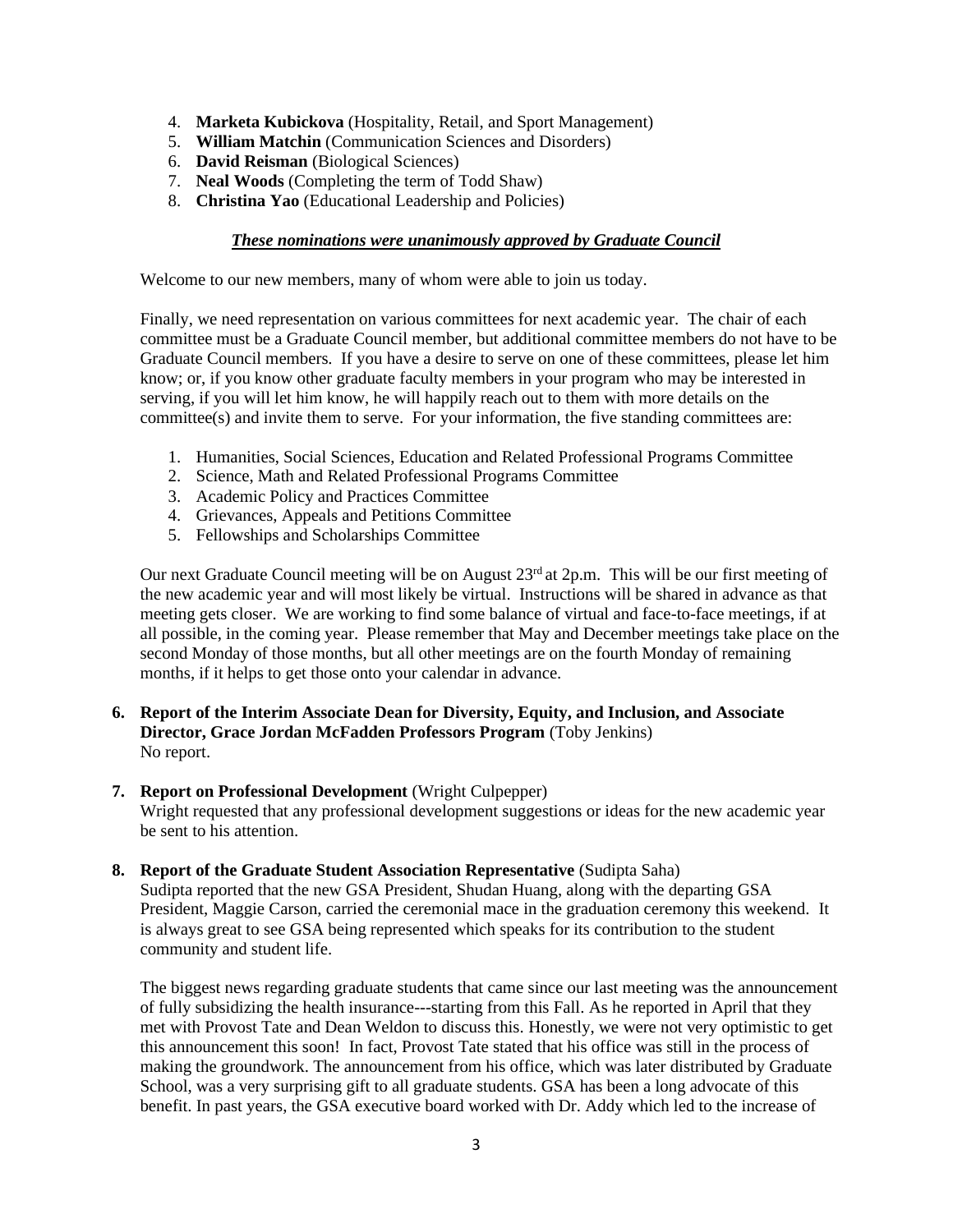the health insurance subsidy. We are grateful to previous GSA committees who initiated the advocacy, and proud of our current team who kept it alive up to this point. We are proud to have worked side-by-side with university leadership to create a happier, healthier environment for graduate students at UofSC. The release from the Provost's office shared a message from Interim Dean Weldon, who notes: "Our students represent the best of the best. We recognize the importance of continually investing in their well-being to promote their success." He thanked Dean Weldon and felt that these words could not have been spoken better.

The departing executive members met with Dr. Anna Edwards, the Associate Vice President for Student Life, to share our experiences, the challenges we faced during our tenure, and to discuss how Department of Student Life can help facilitate GSA endeavors. One of the major points that was raised in the meeting was that the scope of GSA activities needs to become more institutionalized. Most of the GSA activities and events that take place stem from the aim and goals defined by the GSA team itself. It has been more of a self-driven entity. In addition, there has been a disconnect between Student Government and GSA. In theory, Student Government is supposed to represent all students, but practically, graduate students have not been represented at all. This year, GSA has demonstrated how advocacy for the graduate students can benefit the University as a whole. The Department of Student Life should explore how the role of GSA can be more institutionalized and formalized similarly to the role of Student Government. On the same note, we also discussed that in order to achieve this goal, the Department of Student Life should establish more of a partnership with the Graduate School.

He had planned to share the Annual Report of GSA at this meeting, but it is in the final stages of completion. Maggie Carson will be able to share it with you later in August and highlight the key successes and major achievements of the 2020 - 2021 academic school year.

On a personal note, it has been a very rewarding experience for him to serve on the Graduate Council. It is always great to be involved and to learn new things. Thank you all for your supportive and inclusive role.

- **9. Report of the Academic Policy and Practices Committee** (Nikki Wooten) No report.
- **10. Report of the 500/600 Level Courses and Distributed Learning** (Murray Mitchell)

This report is presented to Council for informational purposes only; no action is necessary.

#### **500/600 Courses for May 10, 2021 Grad Council**

(CCP = Course Change Proposal; NCP=New Course Proposal)

None at this time; no May meeting of the Faculty Senate Committee

### **Distributed Learning Proposals**

None at this time; no May meeting of the Faculty Senate Committee

#### **11. Associate Graduate Faculty Nominations** (Murray Mitchell)

None at this time.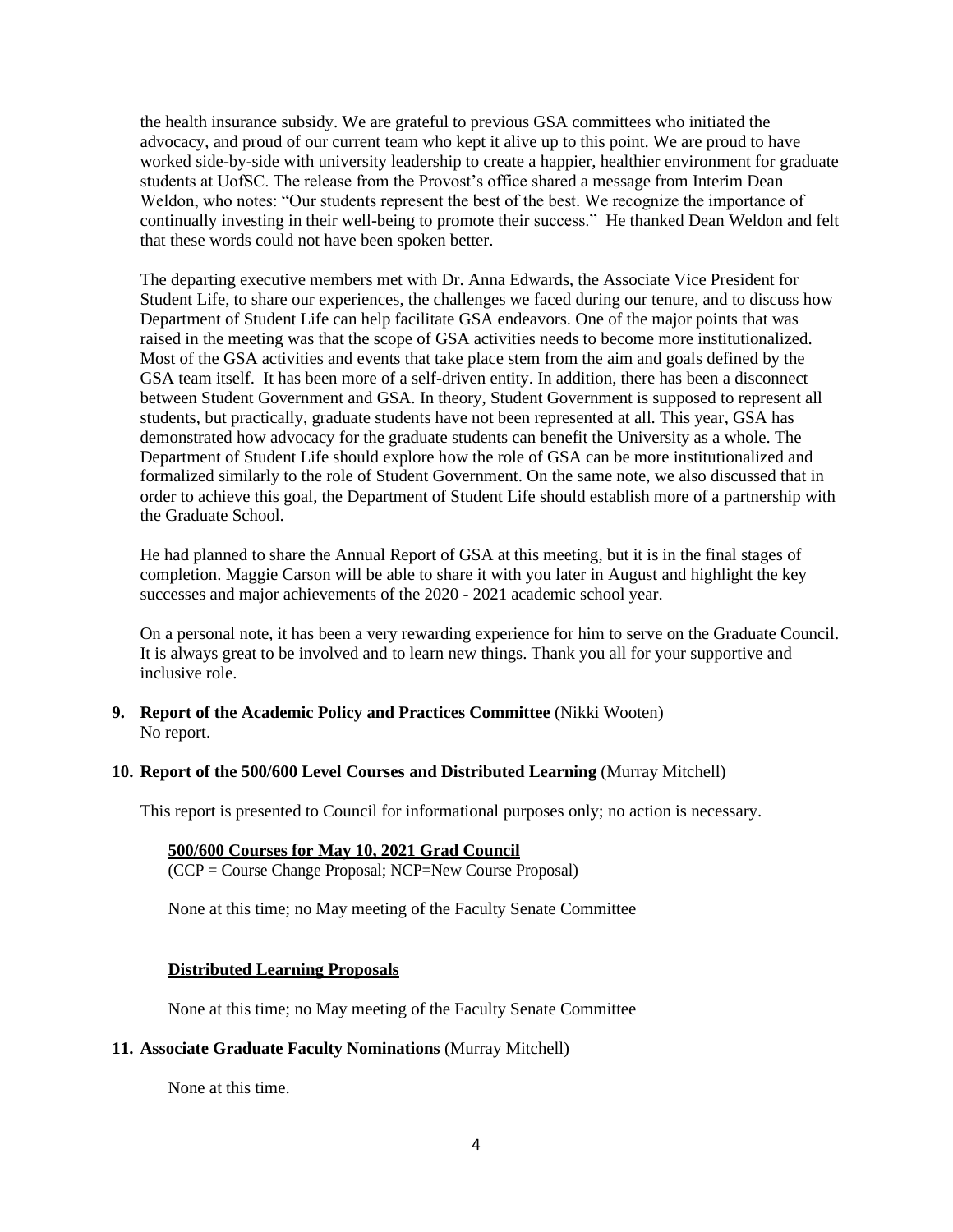## **12. Fellowships and Scholarships Committee** (Wright Culpepper for Joanna Casey)

Wright Culpepper reported that they announced the winners of the current graduate student fellowships and awards on Friday via the graduate director listserv, the program administrator listserv, the graduate student listserv, and on the Graduate School website. They appreciated your patience as they worked to get the nominations sorted out. They had 101 nominations/applications for those awards which is far greater than they have ever received.

They got access to the SREB award applications on Friday afternoon. He will be in the process of distributing those out to the Committee and determining who will be able to review those now that the Spring semester is over. He hopes to have some good news about the recipients by the end of the month.

## **13. Report of Science, Math, and Related Professional Programs Committee** (Murray Mitchell for Hippokratis Kiaris)

Below is a list of proposals reviewed by the Committee. Each curricular action can be viewed at this Public Agenda review site:

<https://sc.edu/programproposal/agenda/?id=101&code=GCO>

At this Public Agenda link, the individual proposals are not live-linked, but agenda items are listed in alphabetical order. To view the full proposals, GC members and Committee Chairs still need to go to the Committee Review site, and filter for "Committees", then for the "Committee" called "Added to Grad Council agenda."

• **EPID 788** (3) Practical Methods for Secondary Data Analysis, Public Health, CCP: Fall 2022

## *This proposal was unanimously approved by Graduate Council.*

## **14. Report of the Humanities, Social Sciences, Education, and Related Professional Programs Committee** (Robin DiPietro)

Below is a list of proposals reviewed by the Committee. Each curricular action can be viewed at this Public Agenda review site:

<https://sc.edu/programproposal/agenda/?id=101&code=GCO>

At this Public Agenda link, the individual proposals are not live-linked, but agenda items are listed in alphabetical order. To view the full proposals, GC members and Committee Chairs still need to go to the Committee Review site, and filter for "Committees", then for the "Committee" called "Added to Grad Council agenda."

- **ACCT Major / Degree Program**, Accountancy, M.A.C.C., Business, Change Program: Fall 2022
- **ACCT 743** (3) Accounting for Management Control, Business, CCP: Fall 2022
- **EDPY 785** (3) Motivation and School Leaning, Education, CCP: Fall 2021
- **EDST Major / Degree Program**, Counselor Education, Ed.S., Education, Change Program: Fall 2022